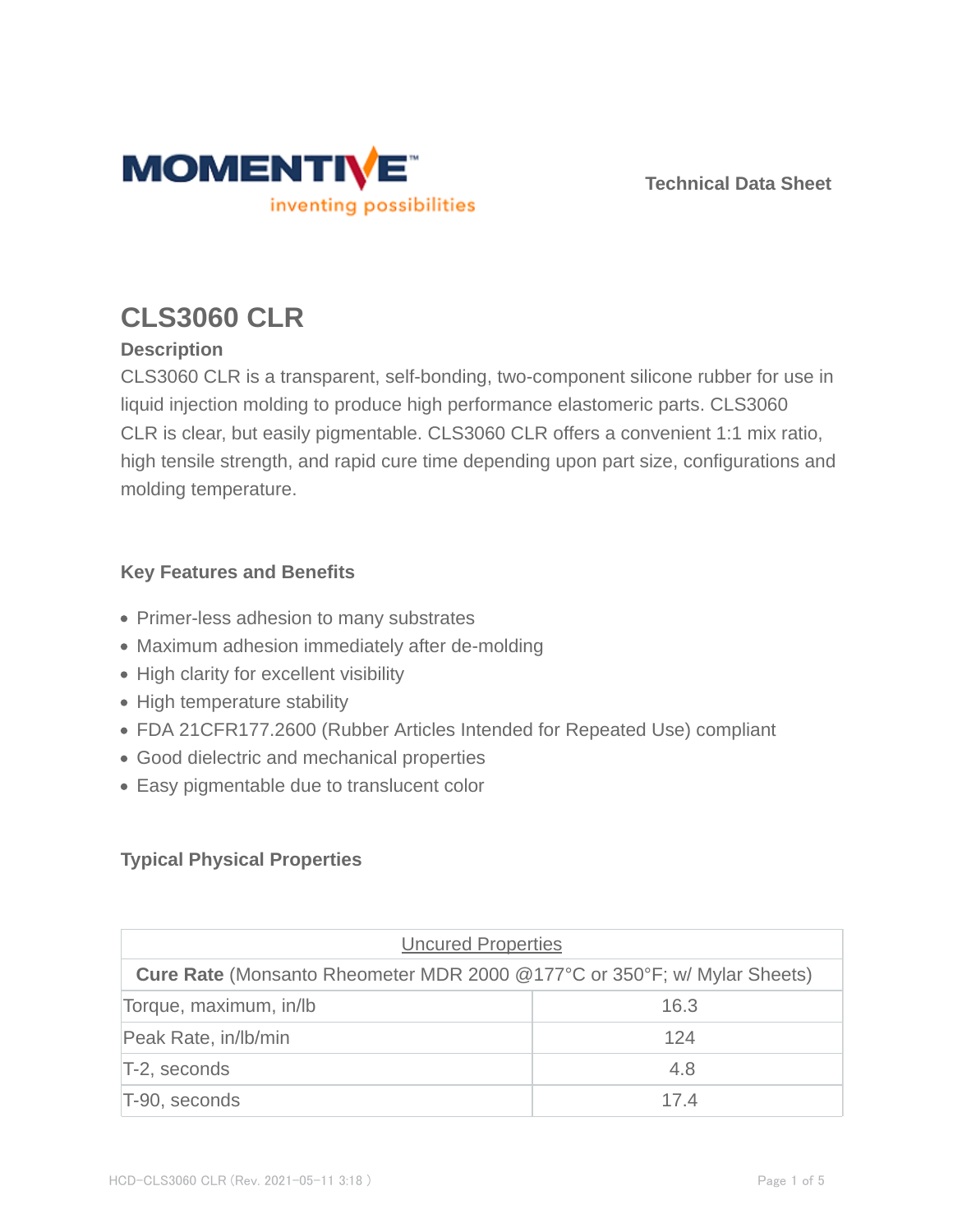## Cured Properties

| ASTM slabs cured 15 min @ 177°C (350°F) |       |  |  |
|-----------------------------------------|-------|--|--|
| Color                                   | Clear |  |  |
| <b>Specific Gravity</b>                 | 1.12  |  |  |
| Hardness, Shore A durometer             | 59    |  |  |
| Tensile Strength, psi                   | 1,600 |  |  |
| Elongation, %                           | 500   |  |  |
| 100% Modulus, psi                       | 310   |  |  |
| Tear Die B, ppi                         | 190   |  |  |

# **Potential Applications**

- Sports goggles
- Respiratory masks
- Health care equipment
- Sealing elements & membranes
- Coating metal rolls

# **Processing Recommendations**

Ready-to-use mixtures (of the components A and B) are fed directly to the injectionmolding machine from the original containers by means of a metering and mixing unit. The mixture, consisting of the two components in the ratio 1:1, is injected into the heated mold. At mold temperatures of 170 - 230°C, the addition-crosslinking silicone rubber typically vulcanizes, without any dissociation products, within a few seconds. High curing speed and easy demolding can help enable fully automated production of a large number of articles in short cycle times.

## **Patent Status**

Nothing contained herein shall be construed to imply the nonexistence of any relevant patents or to constitute the permission, inducement or recommendation to practice any invention covered by any patent, without authority from the owner of the patent.

## **Product Safety, Handling and Storage**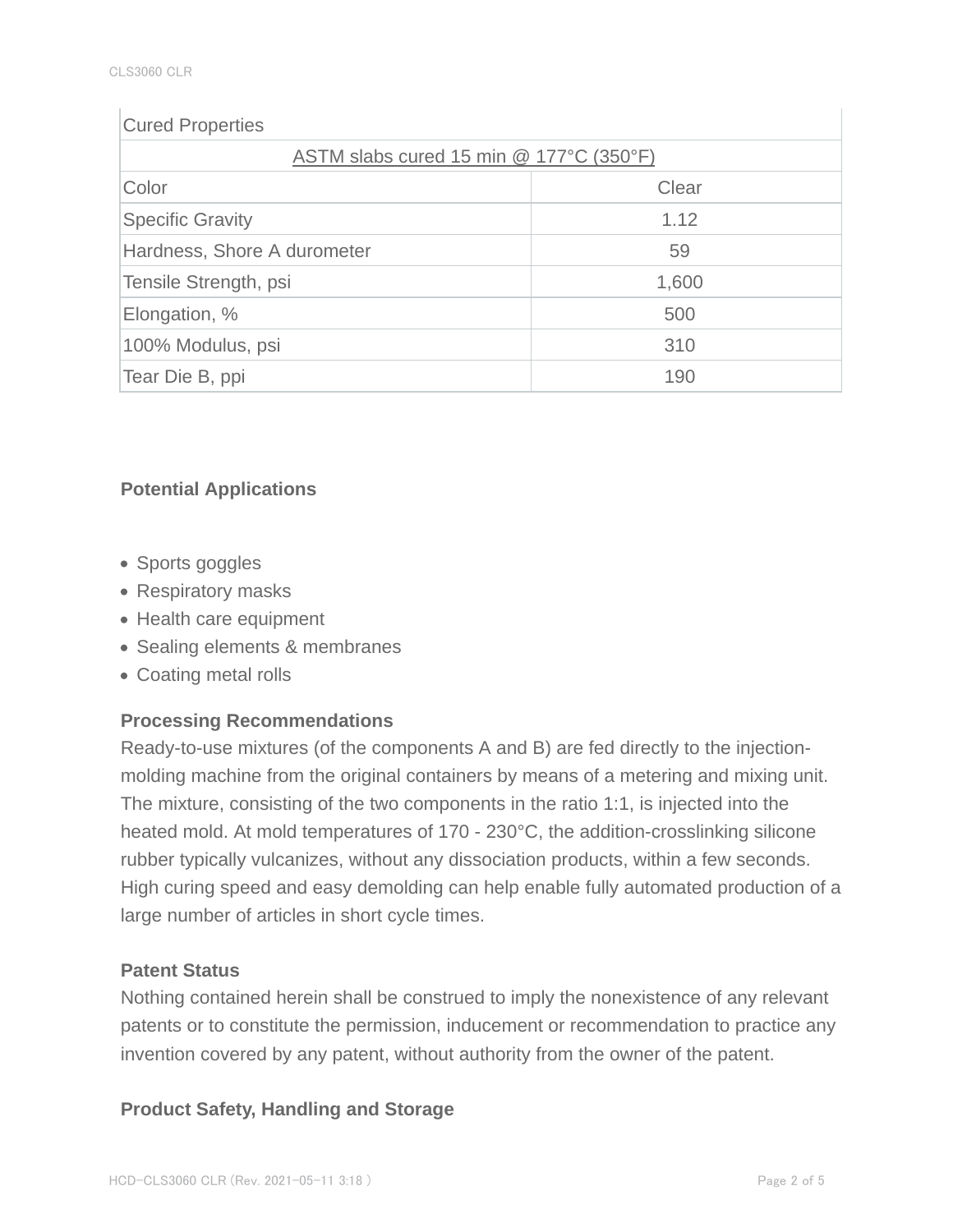Customers should review the latest Safety Data Sheet (SDS) and label for product safety information, safe handling instructions, personal protective equipment if necessary, emergency service contact information, and any special storage conditions required for safety. Momentive Performance Materials (MPM) maintains an aroundthe-clock emergency service for its products. SDS are available at www.momentive.com or, upon request, from any MPM representative. For product storage and handling procedures to maintain the product quality within our stated specifications, please review Certificates of Analysis, which are available in the Order Center. Use of other materials in conjunction with MPM products (for example, primers) may require additional precautions. Please review and follow the safety information provided by the manufacturer of such other materials.

#### **Limitations**

Customers must evaluate Momentive Performance Materials products and make their own determination as to fitness of use in their particular applications.

#### **Contact Information**

Email commercial.services@momentive.com

# **Telephone**

| <b>Americas</b>      | <b>Latin America</b> | <b>EMEAI- Europe, Middle</b><br>East, Africa & India | <b>ASIA PACIFIC</b> |
|----------------------|----------------------|------------------------------------------------------|---------------------|
| +1 800 295 2392      | <b>Brazil</b>        | <b>Europe</b>                                        | <b>China</b>        |
| Toll free*           | +55 11 4534 9650     | +390510924300                                        | 800 820 0202        |
| +704 805 6946        | <b>Direct Number</b> | Direct number                                        | Toll free           |
| <b>Direct Number</b> |                      |                                                      | +86 21 3860 4892    |
|                      |                      |                                                      | Direct number       |
| *All American        | <b>Mexico</b>        | India, Middle East &                                 | Japan               |
| countries            | +52 55 2169 7670     | <b>Africa</b>                                        | +81 3 5544 3111     |
|                      | <b>Direct Number</b> | + 91 44 71212207                                     | Direct number       |
|                      |                      | Direct number*                                       |                     |
|                      |                      | *All Middle Eastern                                  | <b>Korea</b>        |
|                      |                      | countries, Africa, India,                            | +82 2 6201 4600     |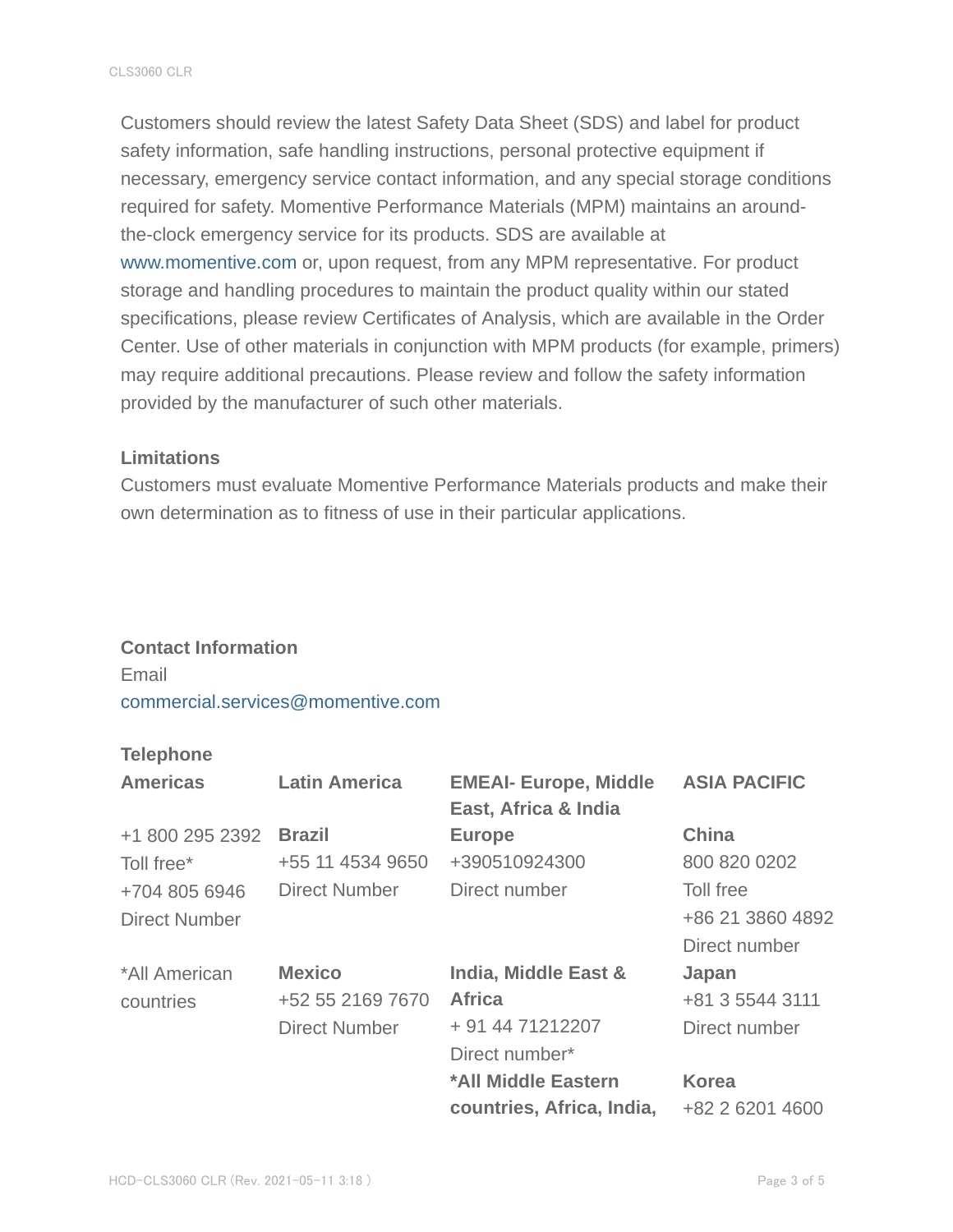For literature and technical assistance, visit our website at: www.momentive.com

#### **DISCLAIMER:**

**THE MATERIALS, PRODUCTS AND SERVICES OF MOMENTIVE PERFORMANCE MATERIALS INC. AND ITS SUBSIDIARIES AND AFFILIATES (COLLECTIVELY "SUPPLIER"), ARE SOLD SUBJECT TO SUPPLIER'S STANDARD CONDITIONS OF SALE, WHICH ARE INCLUDED IN THE APPLICABLE DISTRIBUTOR OR OTHER SALES AGREEMENT, PRINTED ON THE BACK OF ORDER ACKNOWLEDGMENTS AND INVOICES, AND AVAILABLE UPON REQUEST. ALTHOUGH ANY INFORMATION, RECOMMENDATIONS, OR ADVICE CONTAINED HEREIN IS GIVEN IN GOOD FAITH, SUPPLIER MAKES NO WARRANTY OR GUARANTEE, EXPRESS OR IMPLIED, (i) THAT THE RESULTS DESCRIBED HEREIN WILL BE OBTAINED UNDER END-USE CONDITIONS, OR (ii) AS TO THE EFFECTIVENESS OR SAFETY OF ANY DESIGN INCORPORATING ITS PRODUCTS, MATERIALS, SERVICES, RECOMMENDATIONS OR ADVICE. EXCEPT AS PROVIDED IN SUPPLIER'S STANDARD CONDITIONS OF SALE, SUPPLIER AND ITS REPRESENTATIVES SHALL IN NO EVENT BE RESPONSIBLE FOR ANY LOSS RESULTING FROM ANY USE OF ITS MATERIALS, PRODUCTS OR SERVICES DESCRIBED HEREIN.** Each user bears full responsibility for making its own determination as to the suitability of Supplier's materials, services, recommendations, or advice for its own particular use. Each user must identify and perform all tests and analyses necessary to assure that its finished parts incorporating Supplier's products, materials, or services will be safe and suitable for use under end-use conditions. Nothing in this or any other document, nor any oral recommendation or advice, shall be deemed to alter, vary, supersede, or waive any provision of Supplier's standard Conditions of Sale or this Disclaimer, unless any such modification is specifically agreed to in a writing signed by Supplier. No statement contained herein concerning a possible or suggested use of any material, product, service or design is intended, or should be construed, to grant any license under any patent or other intellectual property right of Supplier covering such use or design, or as a recommendation for the use of such material, product, service or design in the infringement of any patent or other intellectual property right.

The use of the "™" symbol designates registered or unregistered trademarks of Momentive Performance Materials Inc. or its affiliated companies. Momentive and the Momentive logo are trademarks of Momentive Performance Materials Inc.